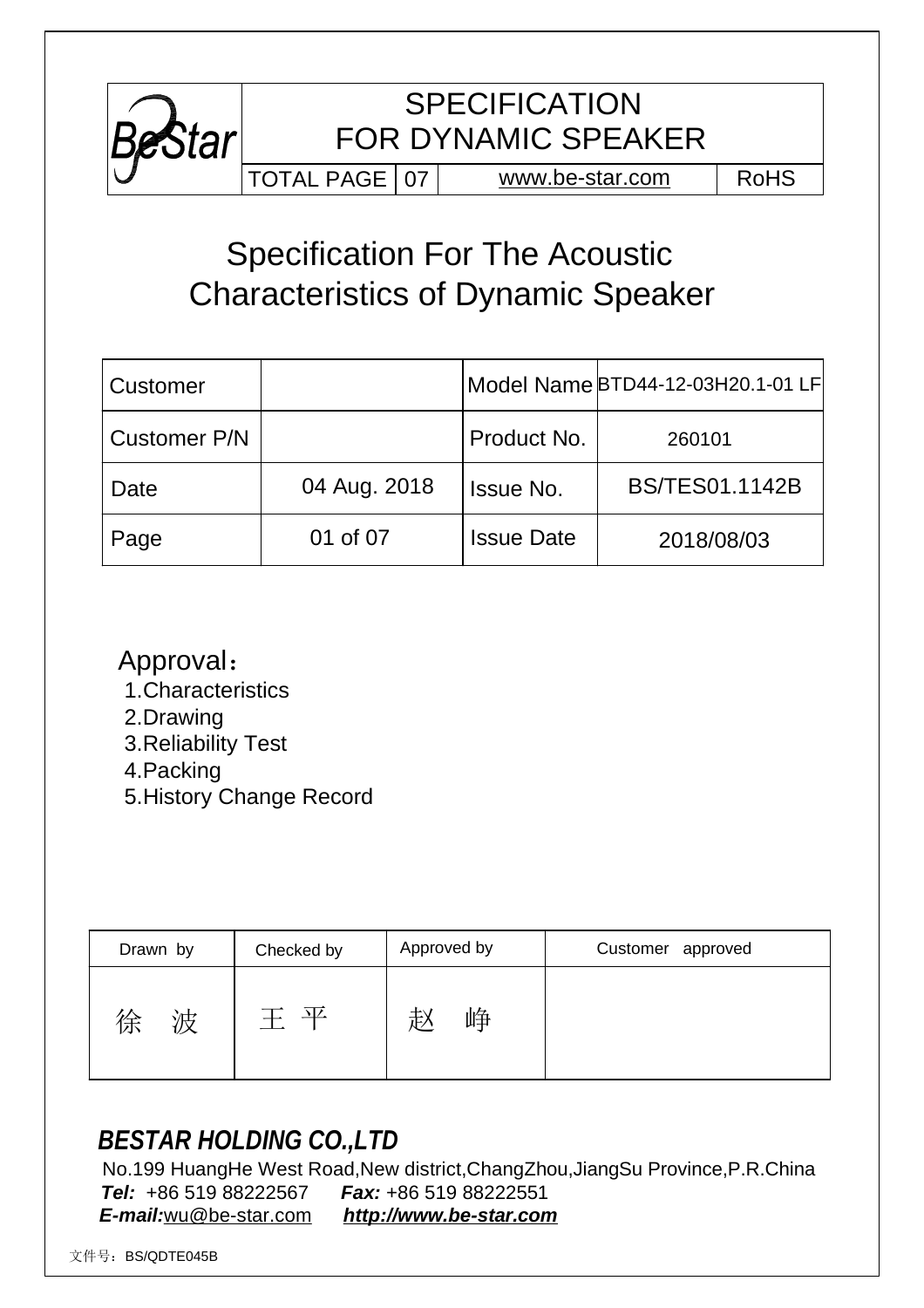

2 1

 $\mathbf{D}$ 

#### BTD44-12-03H20.1-01 LF

#### 1.Characteristics

1.1 Electrical and Mechanical Characteristics

6 5 4 3

| No. | <b>Item</b>                  | Specification                                    |  |
|-----|------------------------------|--------------------------------------------------|--|
| 1.  | Dimension                    | $\phi$ 44 ×20.1(mm)                              |  |
| 2.  | AC Impedance                 | 2.6 $\Omega$ ±15%(at 1KHz)                       |  |
| 3.  | <b>Rated Input Power</b>     | 10W(5.09Vrms)                                    |  |
| 4.  | Maximum Input Power          | 20W(7.21Vrms)                                    |  |
| 5.  | <b>Resonance Frequency</b>   | 250Hz ±20%                                       |  |
| 6.  | <b>Frequency Response</b>    | $fo - 20KHz$                                     |  |
| 7.  | SPL(1W,1M)                   | 72± 3dB at 1.0KHz                                |  |
| 8.  | T.H.D(1W)                    | <5% at 1.0KHz                                    |  |
| 9.  | <b>Buzzes &amp; Rattles</b>  | Must be normal at sine wave 5.09 Vrms            |  |
| 10. | Polarity                     | Positive voltage to (+), Diaphragm moves forward |  |
| 11. | <b>Operating Temperature</b> | $-30-+75$ °C                                     |  |
| 12. | <b>Storage Temperature</b>   | $-40-+85$ °C                                     |  |
| 13. | Weight                       | $~1$ 70g                                         |  |





This print and information there in are proprietary to BeStar Holding Co., Ltd.<br>and shall not be used in whole or in part without its written content *This print and information there in are proprietary to BeStar Holding Co., Ltd. and shall not be used in whole or in part without its written content* E  $\overline{D}$ C B

F

G

H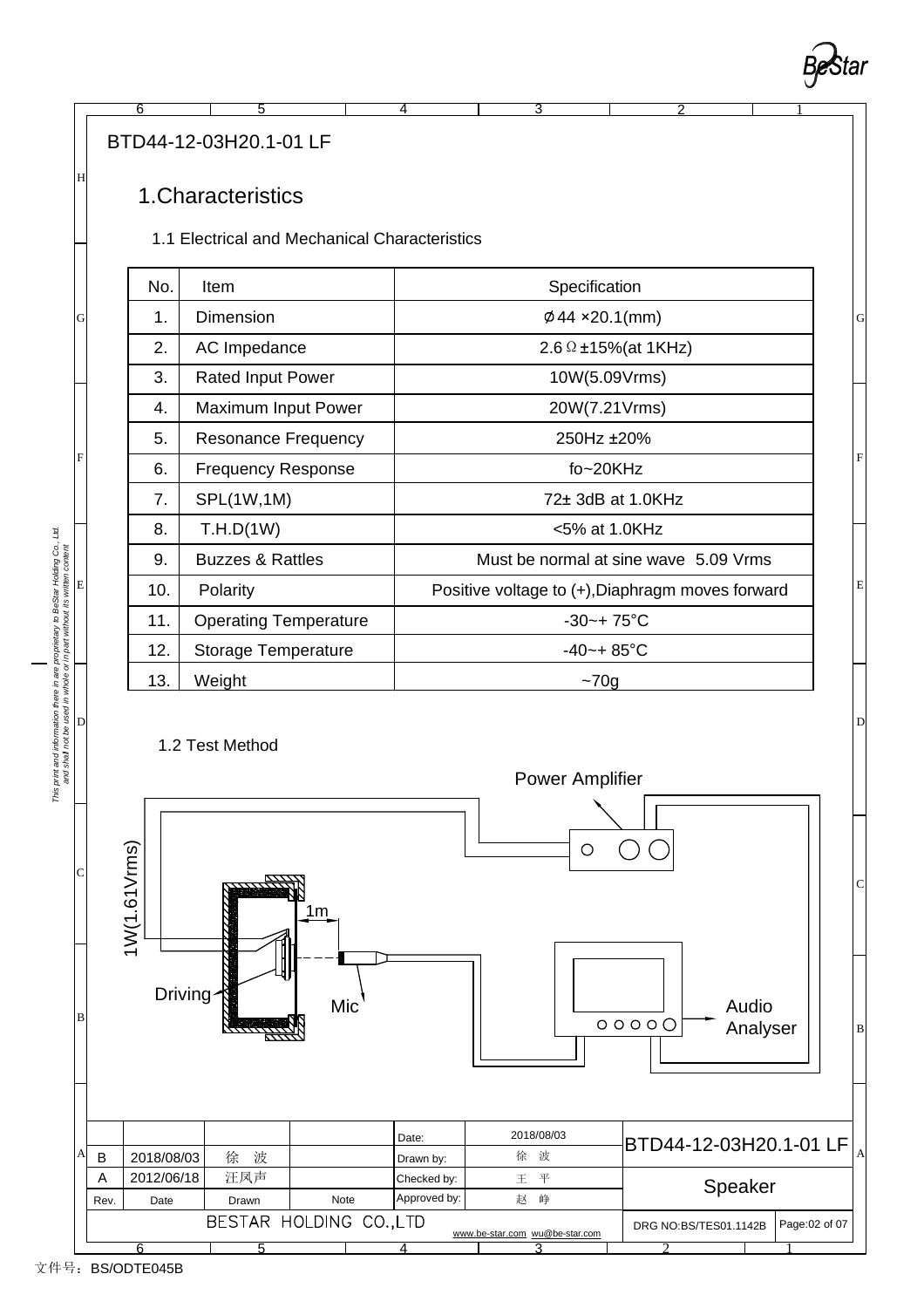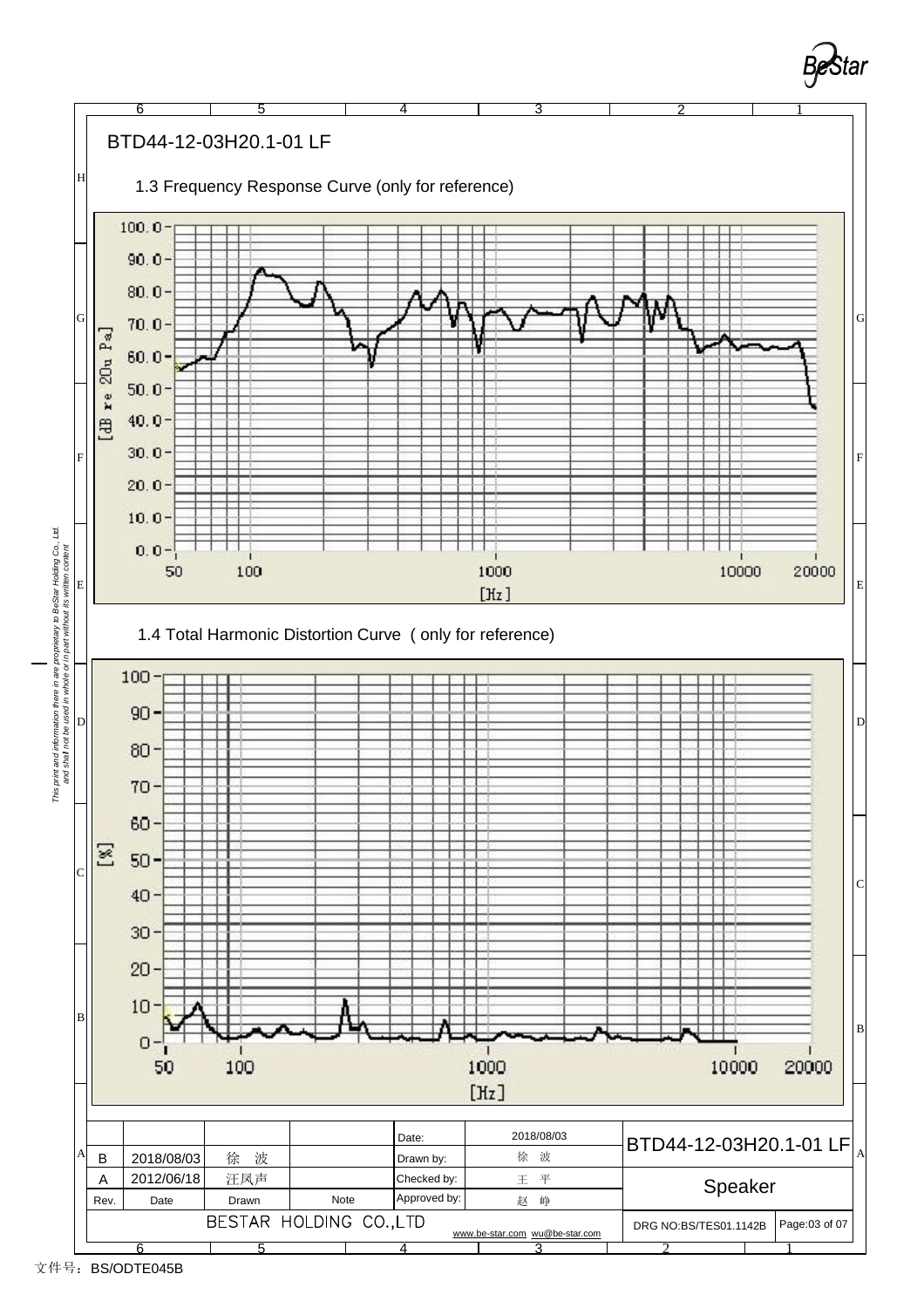

**Bestar**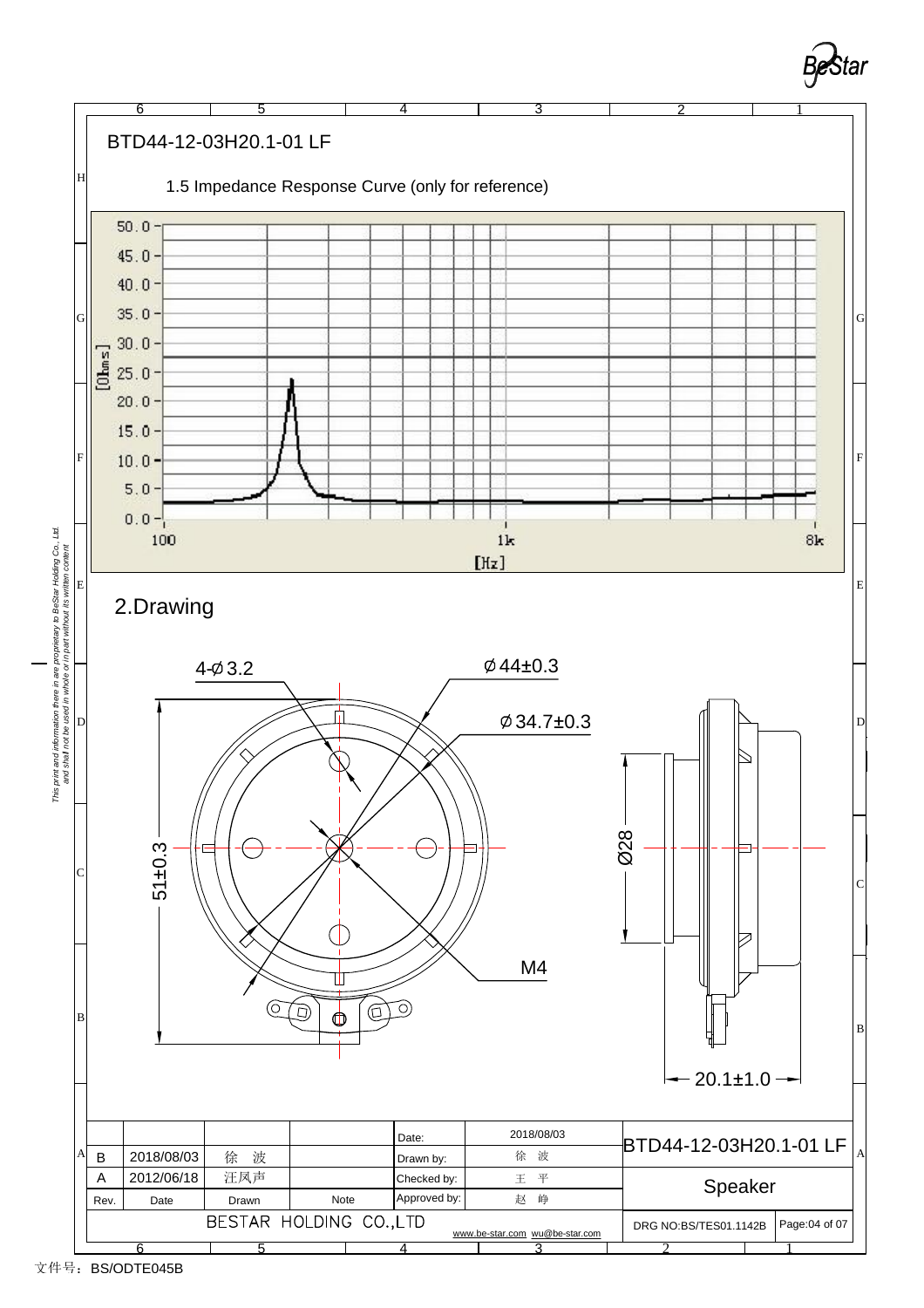

| BTD44-12-03H20.1-01 LF<br>Η<br>3. Reliability Test<br>3.1 Load Test<br>Power (Nom)<br>5.09V(white noise)<br>Duration<br>96hrs<br>${\bf G}$<br>3.2 High Temperature Test<br>Temperature<br>$+85\pm2\degree C$<br>Duration<br>96hrs<br>3.3 Low Temperature Test<br>F<br>$-40\pm2\degree$ C<br>Temperature<br>Duration<br>96hrs<br>3.4 Damp Heat<br>and shall not be used in whole or in part without its written content<br>40±2°C<br>Temperature<br><b>Relative Humidity</b><br>90%-95%RH<br>$\mathbf E$<br>Duration<br>96hrs<br>3.5 Drop Test<br>Height<br>75cm<br>free falling on concrete floor<br>Drop face<br><b>Times</b><br>10 times<br>D<br>3.6 Vibration Test<br>Frequency<br>30±15Hz<br>Amplitude<br>1.5mm for 3hrs<br>C<br>Notice:<br>1. After test leave at room temperature for 1 hours, SPL shall not deviate by<br>±3dB from pre-test measurement, and meet above spec.item 5,6,7,8,9<br>B<br>2018/08/03<br>Date:<br>BTD44-12-03H20.1-01 LF<br>A<br>徐<br>波<br>2018/08/03<br>徐<br>波<br>B<br>Drawn by:<br>汪凤声<br>2012/06/18<br>A<br>王平<br>Checked by:<br>Speaker<br>Approved by:<br>Drawn<br>Note<br>赵 峥<br>Date<br>Rev.<br>BESTAR HOLDING CO., LTD<br>Page:05 of 07<br>DRG NO:BS/TES01.1142B<br>www.be-star.com wu@be-star.com<br>6<br>5<br>4<br>з |  | 6 | 5 |  | 4 |  | 3 |  |  |  |              |
|-----------------------------------------------------------------------------------------------------------------------------------------------------------------------------------------------------------------------------------------------------------------------------------------------------------------------------------------------------------------------------------------------------------------------------------------------------------------------------------------------------------------------------------------------------------------------------------------------------------------------------------------------------------------------------------------------------------------------------------------------------------------------------------------------------------------------------------------------------------------------------------------------------------------------------------------------------------------------------------------------------------------------------------------------------------------------------------------------------------------------------------------------------------------------------------------------------------------------------------------------------------------|--|---|---|--|---|--|---|--|--|--|--------------|
|                                                                                                                                                                                                                                                                                                                                                                                                                                                                                                                                                                                                                                                                                                                                                                                                                                                                                                                                                                                                                                                                                                                                                                                                                                                                 |  |   |   |  |   |  |   |  |  |  |              |
|                                                                                                                                                                                                                                                                                                                                                                                                                                                                                                                                                                                                                                                                                                                                                                                                                                                                                                                                                                                                                                                                                                                                                                                                                                                                 |  |   |   |  |   |  |   |  |  |  |              |
|                                                                                                                                                                                                                                                                                                                                                                                                                                                                                                                                                                                                                                                                                                                                                                                                                                                                                                                                                                                                                                                                                                                                                                                                                                                                 |  |   |   |  |   |  |   |  |  |  | ${\bf G}$    |
|                                                                                                                                                                                                                                                                                                                                                                                                                                                                                                                                                                                                                                                                                                                                                                                                                                                                                                                                                                                                                                                                                                                                                                                                                                                                 |  |   |   |  |   |  |   |  |  |  |              |
|                                                                                                                                                                                                                                                                                                                                                                                                                                                                                                                                                                                                                                                                                                                                                                                                                                                                                                                                                                                                                                                                                                                                                                                                                                                                 |  |   |   |  |   |  |   |  |  |  | $\mathbf F$  |
|                                                                                                                                                                                                                                                                                                                                                                                                                                                                                                                                                                                                                                                                                                                                                                                                                                                                                                                                                                                                                                                                                                                                                                                                                                                                 |  |   |   |  |   |  |   |  |  |  | $\mathbf E$  |
|                                                                                                                                                                                                                                                                                                                                                                                                                                                                                                                                                                                                                                                                                                                                                                                                                                                                                                                                                                                                                                                                                                                                                                                                                                                                 |  |   |   |  |   |  |   |  |  |  | $\mathbf D$  |
|                                                                                                                                                                                                                                                                                                                                                                                                                                                                                                                                                                                                                                                                                                                                                                                                                                                                                                                                                                                                                                                                                                                                                                                                                                                                 |  |   |   |  |   |  |   |  |  |  |              |
|                                                                                                                                                                                                                                                                                                                                                                                                                                                                                                                                                                                                                                                                                                                                                                                                                                                                                                                                                                                                                                                                                                                                                                                                                                                                 |  |   |   |  |   |  |   |  |  |  | $\mathbf C$  |
|                                                                                                                                                                                                                                                                                                                                                                                                                                                                                                                                                                                                                                                                                                                                                                                                                                                                                                                                                                                                                                                                                                                                                                                                                                                                 |  |   |   |  |   |  |   |  |  |  | $\, {\bf B}$ |
|                                                                                                                                                                                                                                                                                                                                                                                                                                                                                                                                                                                                                                                                                                                                                                                                                                                                                                                                                                                                                                                                                                                                                                                                                                                                 |  |   |   |  |   |  |   |  |  |  | A            |
|                                                                                                                                                                                                                                                                                                                                                                                                                                                                                                                                                                                                                                                                                                                                                                                                                                                                                                                                                                                                                                                                                                                                                                                                                                                                 |  |   |   |  |   |  |   |  |  |  |              |
|                                                                                                                                                                                                                                                                                                                                                                                                                                                                                                                                                                                                                                                                                                                                                                                                                                                                                                                                                                                                                                                                                                                                                                                                                                                                 |  |   |   |  |   |  |   |  |  |  |              |
|                                                                                                                                                                                                                                                                                                                                                                                                                                                                                                                                                                                                                                                                                                                                                                                                                                                                                                                                                                                                                                                                                                                                                                                                                                                                 |  |   |   |  |   |  |   |  |  |  |              |

*This print and information there in are proprietary to BeStar Holding Co., Ltd.*

This print and information there in are proprietary to BeStar Holding Co., Ltd.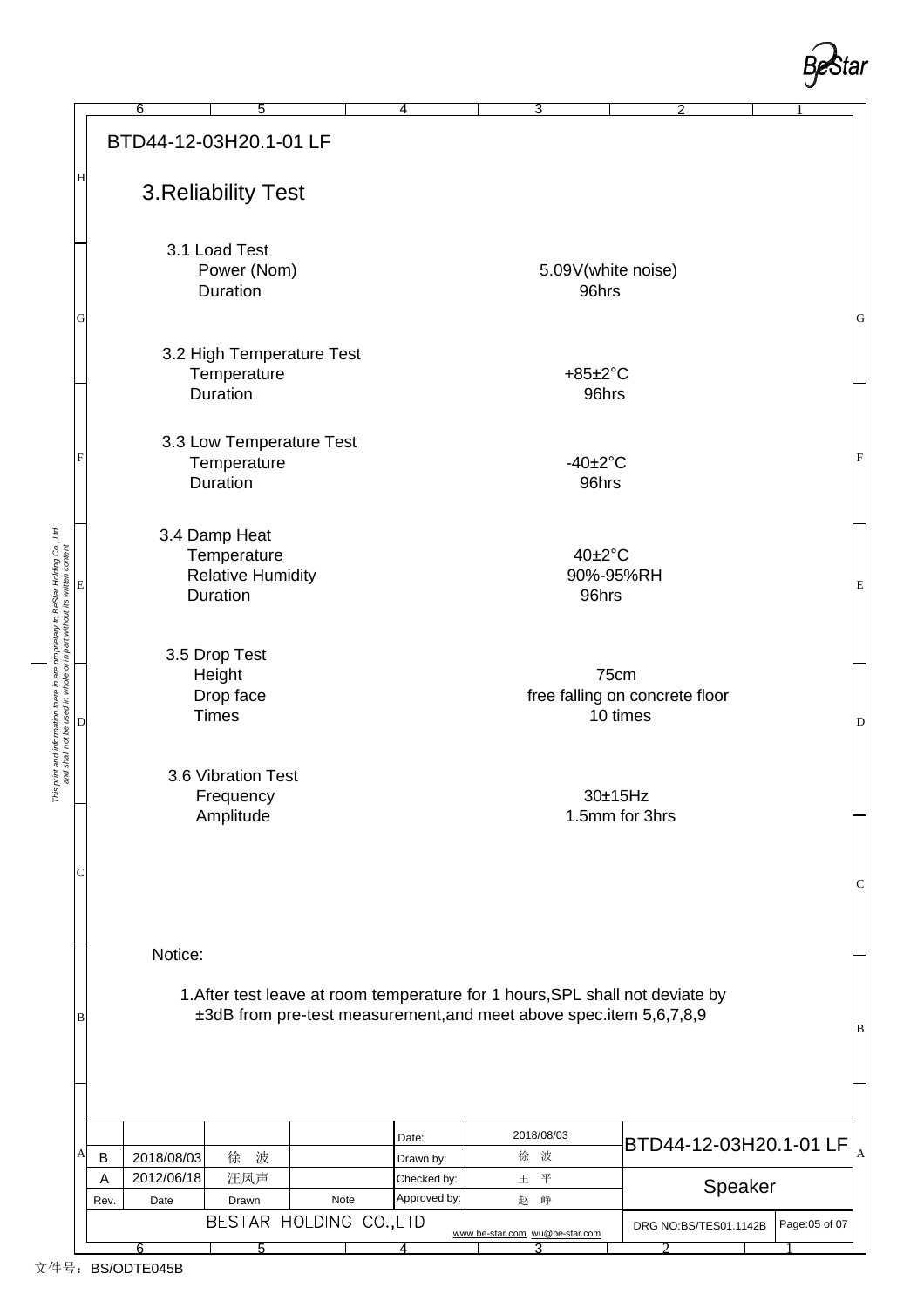